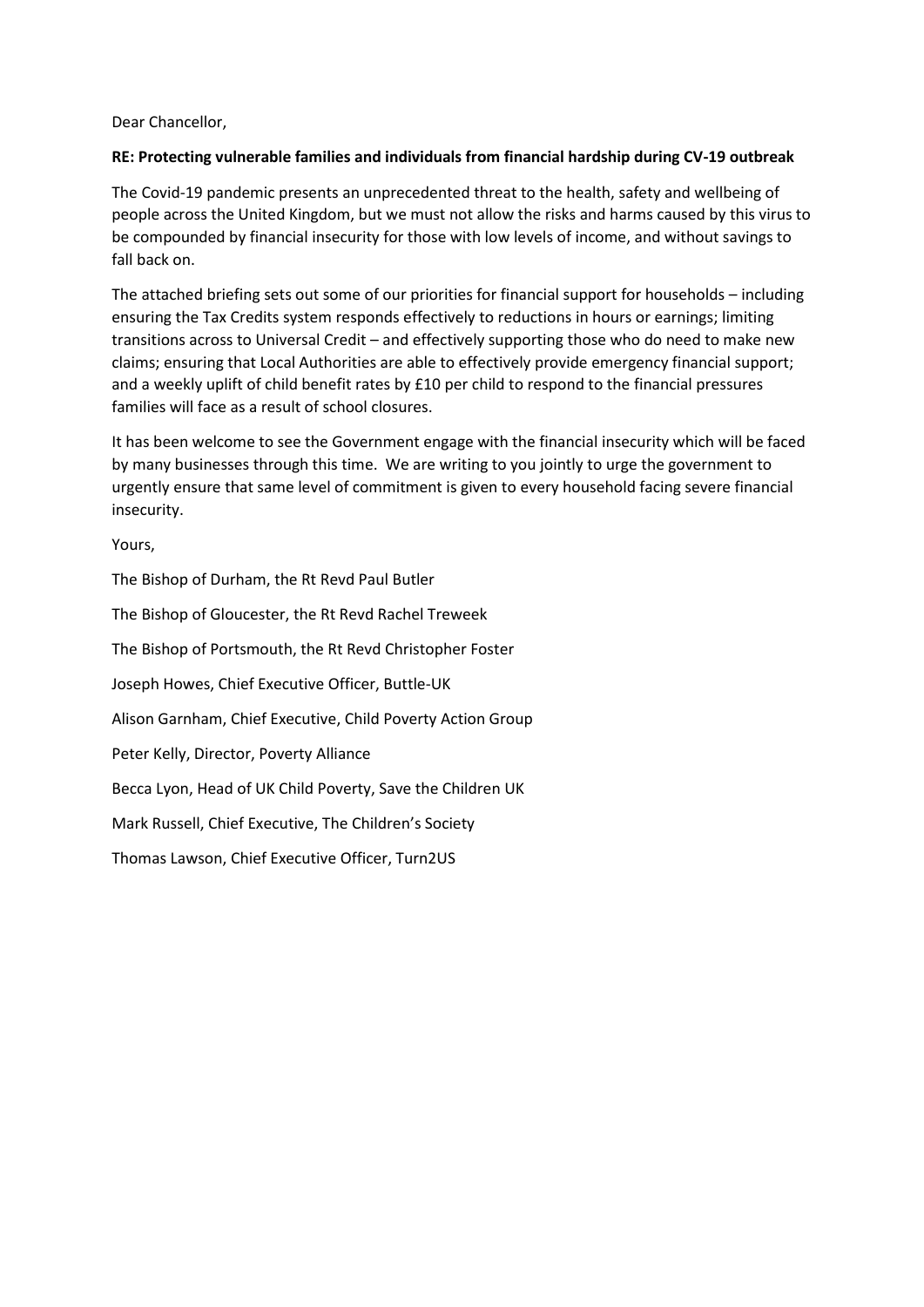### **Supporting households affected by financial insecurity as a result of the CV-19 pandemic**

This short briefing sets out 5 priority areas for action to

- Support those facing falls in hours or earnings
- Support those making a new claim for Universal Credit
- Increase support for families affected by school closures
- Increase access to public funds
- Support Local Authorities to provide emergency aid.

### **1. Supporting those facing falls in hours or earnings**

Many working households are likely to see a fall in earnings as a result of sickness or the need to provide care.

However, current rules in the Tax Credits system mean that the first £2500 of a household's earnings reductions in the current financial year compared to the previous financial year, are ignored for Tax Credit purposes.

This means that when a worker sees their earnings fall so that they earn £2,500 less than they did the previous financial year, the earnings figure used to calculate their Tax Credit entitlement is not adjusted down to take account of this.

Instead, they are treated as if their earnings are the same as the previous year, which would typically cost them more than £1,000 over the course of a year – or around £20 per week.

#### **The Government urgently need to suspend the Tax Credit income disregard for reductions in earnings at least for the financial year 2020-21, to ensure that where earnings fall, households see their Tax Credit entitlement taking full account of this loss.**

At the same time, Tax Credit claimants who temporarily have their hours reduced below what qualifies as 'fulltime work' in their circumstances (e.g. 16 hours for single parents and disabled people,) or who have to take unpaid leave to care for their children if schools close, will not be able to continue to claim tax credits and will have no option but to make a claim for Universal Credit. They will lose any transitional protection – for some this will be thousands of pounds a year on an ongoing basis once this emergency is over making it very difficult to recover from the financial shock this is likely to cause. **Those who have their hours temporarily reduced or have to take unpaid leave during this period should be treated in the same way as those on SSP, SMP, MA etc and be allowed to remain on WTC.**

### **2. Supporting those making a new claim for Universal Credit**

As outlined above, we believe that the Government should limit circumstances under which people transfer to Universal Credit for the time being. However, we also believe that the government should do more to support those who do need to make a new claim for Universal Credit at this time.

In particular, we believe that **advance payments are replaced with non-repayable grants**, and that these are made available to people soon after their assessment to ensure that nobody has to go without income for any length of time.